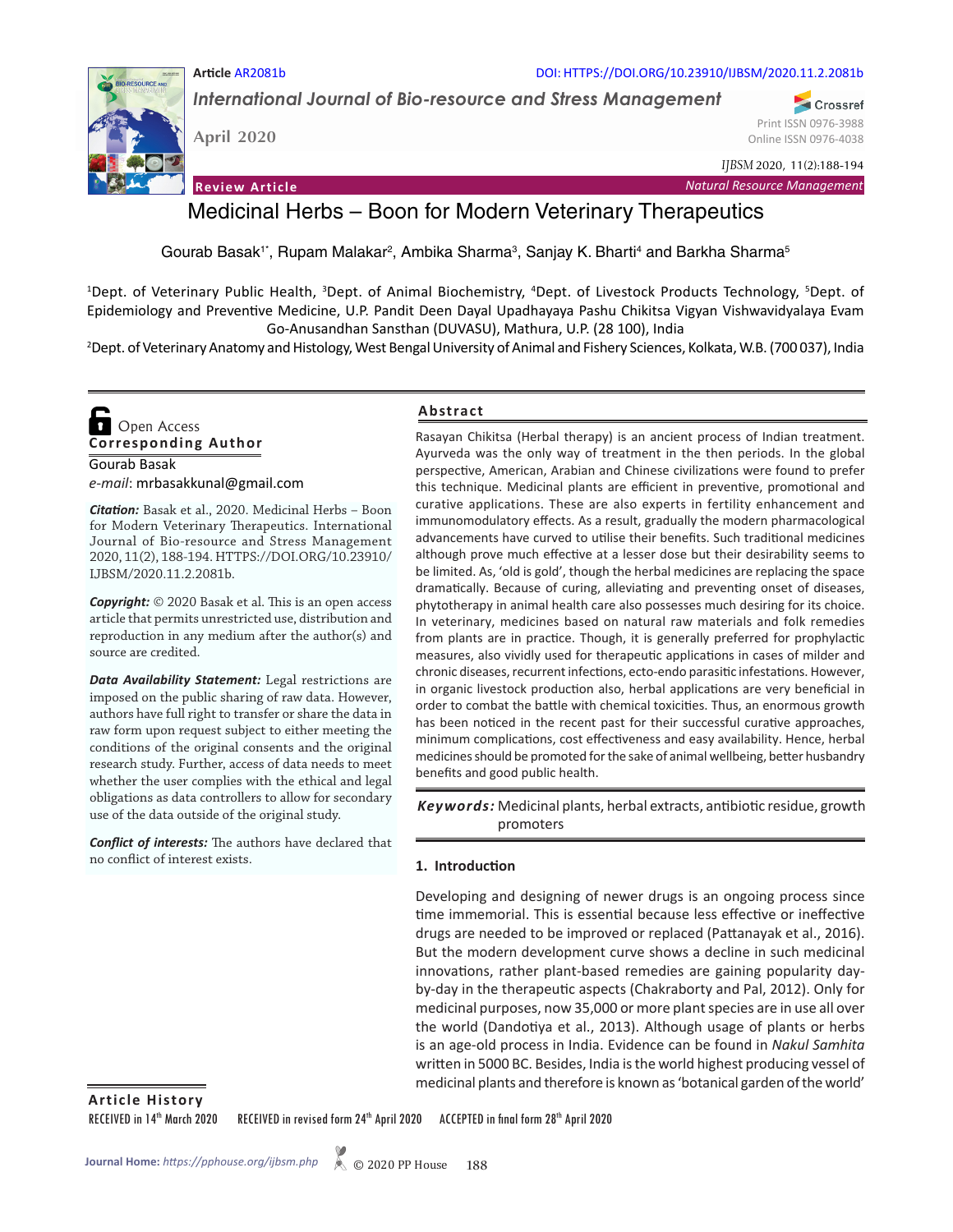(Umashanker and Shruti, 2011). Presently, an estimated 1.5 million of traditional medicine practitioners of India are preferring these plants for different therapeutic applications and around 2000 tonnes of such herbs are being used by over 7800 medicinal drug manufacturing units annually (Verma and Singh, 2008).

Apart from treatment, herbs also play an important role in enhancing body physiology. Calves up to 3 months of age is considered to be the most critical period of their life because of their low immunity which makes them vulnerable to diseases (Rzedzicki and Furmaga, 1993; Stenzel et al., 2000). In fact, the growth of calves is the primal challenge and even vital too as this is the deciding factor of working efficiency in the future. The main hurdle lies with the gastrointestinal infections that enable enteric bacterial imbalance and render proper absorption of nutrients leading to poor growth and even mortality (about 30%). This situation can be easily mitigated by dietary supplementation of probiotics and other growth enhancers. But medicinal plants as feed additives proved themselves in this regard (Aboul-Fotouh et al., 2000). Even the World Health Organization is now encouraging the application of medicinal herbs. This success has resulted in improving the rumen ecology, performance and health status of the animals (Kamra, 2005; Manzanilla et al., 2001; Wanapat et al., 2008).

# **2. Worthiness of Medicinal Herbs**

According to Hindu mythology, botanical plants are adjectivized as '*Sanjeevani booti*'. Herbs possess anti-stress, adaptogenic, anti-aging and immunomodulatory property. Also, they can heal successfully a variety of conditions in animals and birds (Dhama et al., 2012). These are eminent players in combating parasitism and for so, medicinal plants are been in use for centuries worldwide. For example, for gastro-intestinal parasitism, seeds of garlic, onion and mint are very effective. Similarly, extracts of the tobacco plant and leaves, dried flowers and oil from *Chenopodium ambrosioides* are boons for ectoparasites and anthelmintics respectively, which are in use since early 1900s (Mirzaei-Aghsaghali, 2012). The suppression of the characteristic smell of cow milk has also been recorded when lactating dairy cows were fed with specific dried herbs (Ando et al., 2001).

# **3. Functional Unit of Medicinal Herbs**

To alleviate stress and to improve growth, animals are fed with antibiotics as growth promoters. The continuous feeding of sub-therapeutic levels of antibiotics in animal feed results in the presence of antibiotic residues in animal products (Jin et al., 1997). This limitation has motivated to replace the antibiotics with appropriate alternatives (Cross et al., 2007). As a result, various studies came out with plant extracts as a weapon of solution in this regard (Wallace, 2004). Several plants produce secondary metabolites like saponins and tannins having antimicrobial properties. Further, these compounds are found to cause modulation in ruminal fermentation which improves nutrient utilization by animals (Hristov et al., 1999; Wang et al., 2000). Metabolic modifications in primary metabolism products (carbohydrates, amino acids and fatty acids) have generated such active principles of plants. Most of these active secondary plant metabolites belong to isoprene derivatives, flavonoids, heterosides, alkaloids, saponosides, terpenoids and glucosinolates classes possessing versatility in action (Davidović et al., 2012). These compounds can act as antibiotics or antioxidants in vivo as well as in vitro through food and may affect the physiological and chemical function of the digestive tract along with other plant metabolites (Rahimi et al., 2011). Also, these herbal compounds are keen to influence the stimulation on bile secretion and pancreatic enzymes to the maximum (Platel et al., 2002). Besides, tannins, saponins and herbal extracts show potency in the digestibility of nutrients and production performance of ruminants (Beauchemin et al., 2007; Benchaar et al., 2006, 2008; Busquet et al., 2006; Lila et al., 2003). Though herbs may contain numerous photochemical compounds with antimicrobial effects which may prove useful or harmful on animals, these are fully dependent on the type and concentration of such compounds (Acavomic and Brooker, 2005; Cowan, 1999; Wink, 2004).

# **4. Properties**

Herbs are a potent anti-inflammatory, antibacterial, antiviral and antifungal agents. Are efficient enough to promote multiple immunomodulatory actions. These include immunoglobulin production, cytokine secretion modulation, histamine release, lymphocyte proliferation, phagocytosis promotion (Spelman et al., 2006). Medicinal plants can judiciously exhibit beneficial biological activities proving themselves as anti-stress, adaptogenic and cytoprotective (Patwardhan and Gautam, 2005). On application, improvements seen in flu, allergies, cold, septicaemia, viremia, rheumatoid arthritis, hepatitis, pulmonary diseases, asthma, skin infections, chemical intoxications etc. These are even capable of delaying aging and effective in treating cancer (Kamiyama et al., 2005; Mathew et al., 2010; Umashanker and Shruti, 2011). Ear infections, wounds, burns and skin irritation like conditions can also get relief on their involvement (Mirzaei-Aghsaghali, 2012). Moreover, herbs extend their help in improving mental functions and preventing diseases and enhance vaccine responses as well (Ragupathi et al., 2008).

# **5. Advantages**

Antibiotic supplementation in animal feed leads to bacterial resistance which infers a major public health concern across the globe (Benko et al., 2008). Gradually, it has turned into a major problem in both human and animal medicines worldwide. As a result, European Union has already banned using antibiotics as a feed additive (Russell and Houlihan, 2003). Since 1997, the authorization of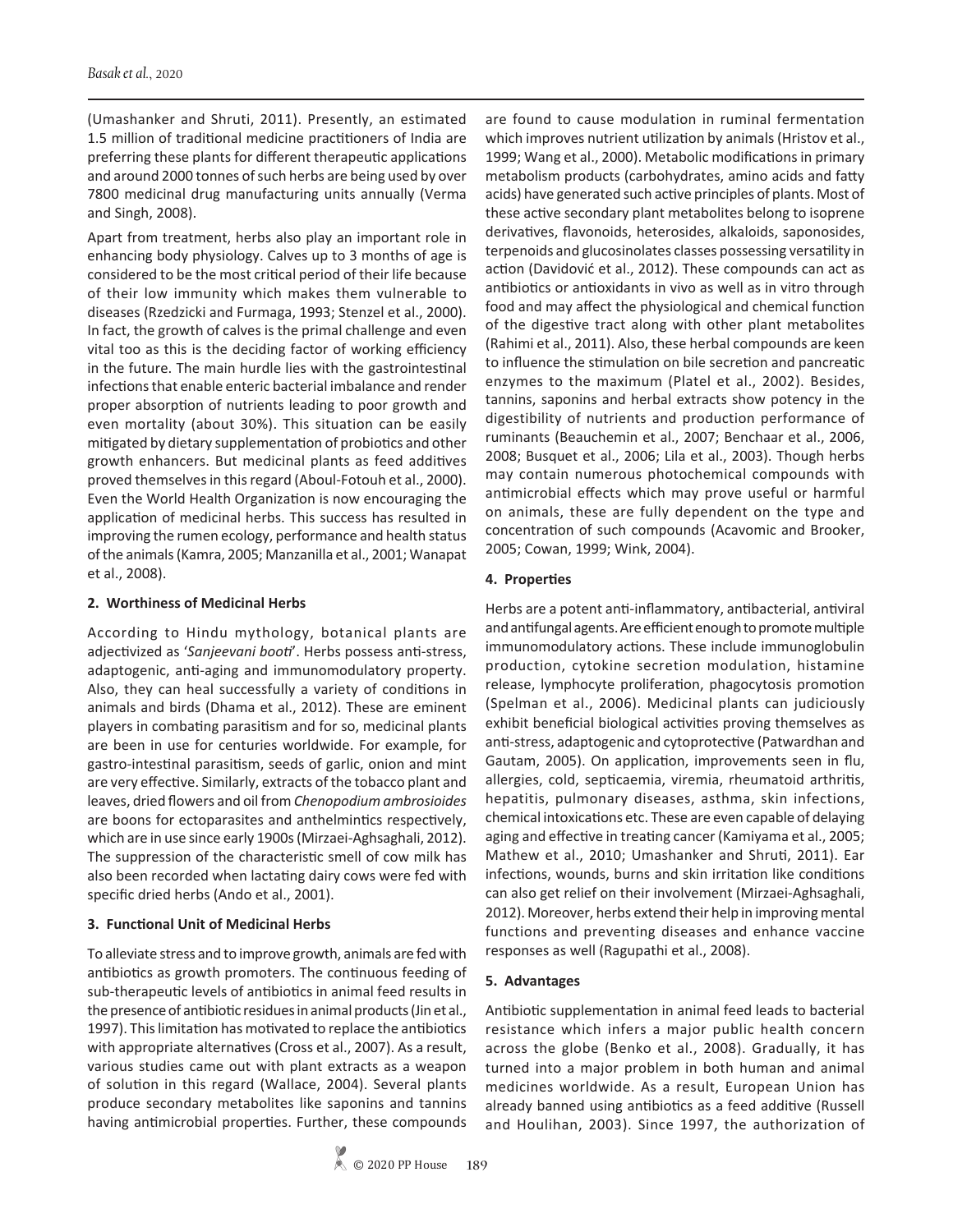antibiotics like avoparcin, zinc-bacitracin, spiramycin, tylosin and virginiamycin and growth promoters like carbadox and olaquindox as feed additives has been ceased (Dibner and Richards, 2005). The principal advantage of herbal medicines over conventional medicines lies with the drug resistance. There remains zero drug resistance in the animals indicating no residual drugs in the animal products consequently. Also, these drugs incline to be as broad-spectrum medications (Mwale et al., 2005). Side-by-side, they work soothingly which are tolerated by most animals. Generally, are quite useful in chronic cases with higher efficacy. Moreover, are easily accessible, preparable and administrable. Being natural, these are environment friendly and show no serious environmental effects (Patwardhan et al., 2004). Comparatively, these are much safer with no side-effects or lesser effects having fewer risks. Because of reduced side effects and natural origin, the herbal application is gaining popularity tremendously and their growth increasing exponentially. Side-by-side, are cost effective and assure total safety (Mahima et al., 2012). Therefore, herbal plants are needed to be employed as mainstream drugs with more emphasis to escape the escalating costs of traditional drugs.

# **6. Therapeutic Applications of Medicinal Herbs**

Skin, seed, fruit, leaves and other organs of the plants and even the intact plants are very important in the field of prophylaxis of a vast array of diseases. These are vital because of the presence of active ingredients in them and hence, have been in use based on long-term experience. Thyme (*Thymus vulgaris*), mint (*Spearmint sativum*), oregano (*Mentha pulegium*), cumin (*Cuminum cyminum*), camel thorn (*Alhagi persarum*), garlic (*Allium sativum*), Eucalyptus (*Eucalyptus*) etc. are common age-old in use plants.

Such medicinal plants and herbal extracts can deal with infectious, non-infectious diseases and disorders efficiently. These have the antimicrobial and immune enhancing qualities (Rios and Recios 2005). Evidences of various spices like onion, garlic, mustard, red chili, turmeric, clove, cinnamon, saffron, curry leaves, fenugreek, ginger etc. are also there in the race. These too possess antioxidant characteristics (Tilak and Devasagayam, 2006). Many herbs have the potential for direct involvement with disease rectification. For example, plants like plantain (*Plantago major*), marigold (*Calendula officinalis*), nettle (*Urtica dioica*), marsh-mallow (*Althaea officinalis*), dill (*Anethum graveolens*), willow (*Salix alba*) can be used in diarrhoeal treatment in ruminants. In case of pigs, the seed of dock (*Rumex* spp.) boiled in water is very useful (Lans et al., 2007). *Nelumbo lucifera,* an aquatic plant is beneficial for treating disorders like skin disease, cough, inflammation, fever etc. (Mukherjee et al., 2010).

In cases of wound and skin diseases, medicinal plants' antiinflammatory and antiseptic action are used in the healing procedures which enhance the forming of granular tissue and gradually accelerate the wounds epithelization. Yarrow (*Achillea millefolium*), marigold (*Calendula officinalis*) and aloe (*Aloe* sp.) are the experts of this field. For external several skin and mucous membrane injuries and even in burns, oil extract of Klamath (*Hypericum perforatum*) shows better performance (Davidović et al., 2012).

Herbs are also well-known for their liver protectant potentiality, work by posing impacts on microsomal system against liver dysfunction. Herbs having anti-tumour property include echinacea, aloe vera, tulsi, turmeric, satavar, garlic, aqueous extracts of black pepper and cardamom etc. Aromatherapy using Essential oils obtained from different parts of the plant proved quite effective in anticancer therapy (Boehm et al., 2012). Pipali plant, sitaphal, Kiwi fruit and extracts of Arjuna stem bark are strong antineoplastic agents (Patwardhan and Gautam 2005; Pettit et al., 1996; Sun et al., 2012). Kiwi fruit is specific in digestive system and mammary gland cancers (Lu et al., 2007). Polyphenols, vitamin C, carotene, fluoride, zinc, selenium, manganese, potassium, niacin, folic acid, theaflavins make green or black tea a tumour growth inhibitor (Mujtaba and Dou, 2012).

Likewise, ashwagandha (*Withania somnifera*) possesses immunomodulatory, hemopoietic and rejuvenating properties in addition to antitumor, anti-inflammatory and others. It appears to exert a positive influence on the endocrine, cardiopulmonary and central nervous systems. Ashwagandha also seems to exhibit a taming effect and works as a mild depressant (tranquilizer) on the CNS of monkeys, cats, dogs, albino rats and mice. Studies reveal that it can also potentiate barbiturate, ethanol and urethane induced hypnosis in mice (Mishra, 2000).

Similarly, turmeric plays a crucial role in rheumatoid arthritis, osteoarthritis, Alzheimer's disease. It is sound enough as HIV-1 and HIV-2 protease inhibitor, hepatoprotective, hypoglycaemic, hypolipidemic agent (Jain et al., 2007). Arjuna also inhibits HIV protease (Pettit et al. 1996). Giloy (*Tinospora cordifolia*) exhibits antiulcer, antidiabetic, anti-inflammatory, anti-cancer, antiallergic and anti-AIDS activities (Sarangi and Soni, 2013). Amla is utilized in arthritis, helps reduce inflammation and edema (Baliga and Dsouza, 2011; Ganju et al., 2003). Ethanol extract of ginger is bactericidal in nature, specifically for Gram positive bacteria (Alzoreky and Nakahara, 2003) whereas onion helps in food poisoning, diarrhoea, dysentery, loss of appetite. It acts tactfully against internal parasites and FMD, increases CD4 and total WBC counts and lifts up immunity (Mahima et al., 2012). Thus, a range of diseases from mild to fatal can be desensitized easily by the administration of various assembly of herbal inputs.

# **7. Physiological Benefits of Medicinal Herbs**

Like diseases, medicinal plants promote the health and growth factors by improving physiological and immunological functions of the body. Thus, providing more sustainability in a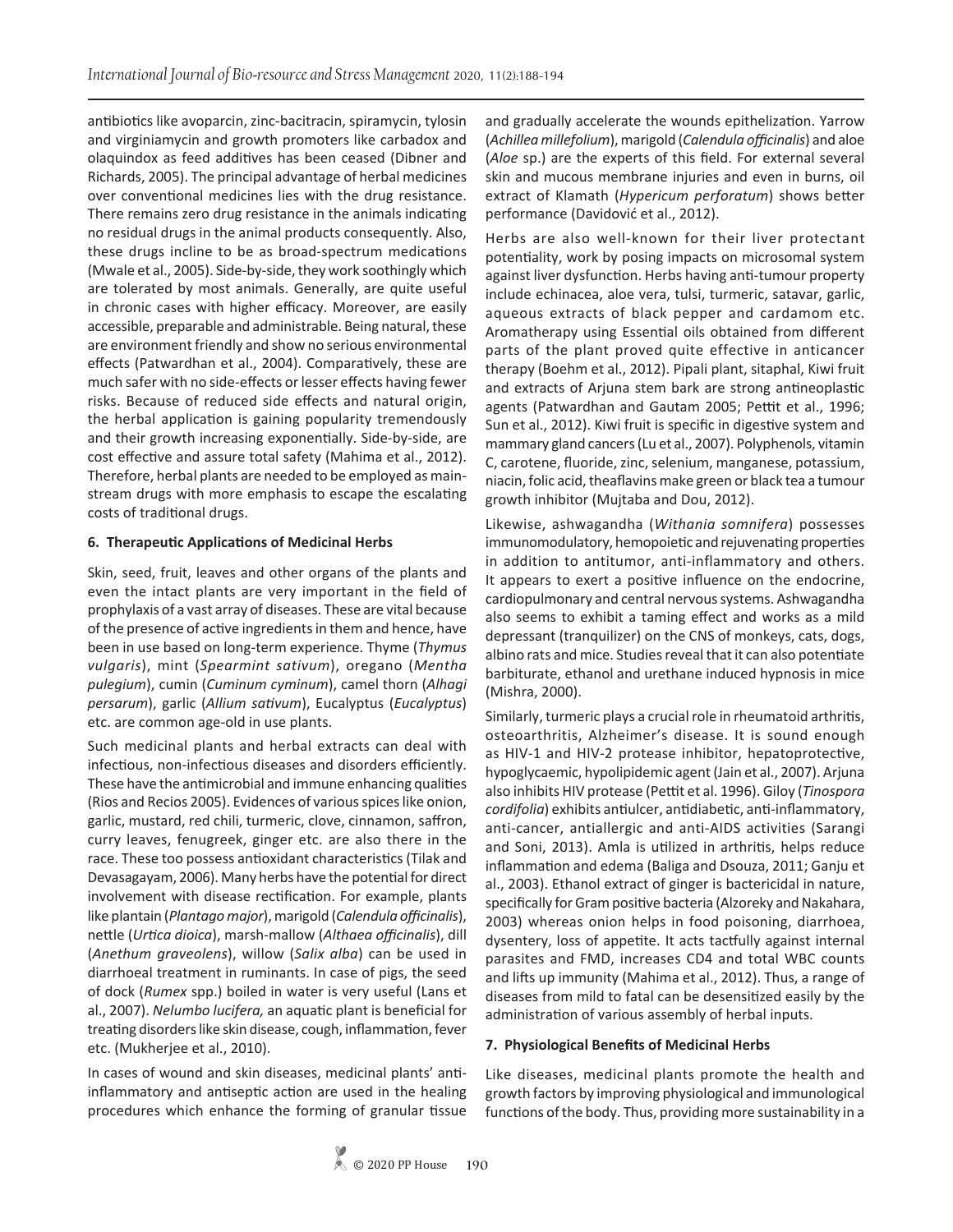long run. These are profound in immune intensifying activities. *Coriolus versicolor* extracts has unique influence when used as an adjuvant (Ng, 1998). Polysaccharides from Astragalus, Isatis and Achyranthes roots and Chinese Yam cause marked improvement in antibody titre of vaccinated chicken (Hashemi and Davoodi, 2012). Such diverse immunoactive plant polysaccharides can activate neutrophils and macrophages for the secretion of cytokines, eicosanoids and enzyme like pro-inflammatory mediators (Davidović et al., 2012).

In a study, it was concluded that caraway (*Carum carvi*) and garlic can be successfully supplemented to growing male buffalo for better nutrient digestibility, performance, rumen fermentation and metabolic status (Afzalani et al., 2015). Garlic seems to stimulate immune function, enhances foreign compound detoxification, restores physical strength and provides resistance to various stresses (Amagase et al., 2001). Cysteine sulfoxides is the primary sulphur containing constituents in intact garlic (Lancaster and Shaw, 1989). Also, a whole garlic includes steroidal glycosides, lectins, prostaglandins, fructan, pectin, essential oil, adenosine, vitamins B1, B2, B6, C and E, biotin, nicotinic acid, fatty acids, glycolipids, phospholipids, anthocyanins, flavonoids, phenolics and amino acids, which make the garlic a winner (Fenwick and Hanley, 1985; Kaku et al., 1992; Matsuura et al., 1988). Caraway seed is preferred in meat, food and distillery industries for its pleasant flavour and intense taste. Moreover, its antibacterial and fungicidal properties are helpful both for human and veterinary medicine (Sedlakova et al., 2001). Various works have been done by multiple researchers for the improvement in animal management using different medicinal herbs and came up with fruitful results. A few of these outcomes are listed below (Table 1).

It has been found that introduction of medicinal plant in starter feed improves the performance and immune system of calves with reduction of their weaning age (Seifzadeh et al., 2016). On the other hand, stimulation of cytokines, phagocytosis and antigen presenting ability of macrophages are observed in neem extracts administration (Thatte and Dhanukar, 1997). Neem also fuels the production of IL-1, IFNγ and TNFα Th1 type of response as well as surges antibody titre against new castle's disease antigen in broiler (Renu et al., 2003). Giloy enhances haemopoietic growth factor, IL-3, GSH and Vitamin C and kindles RE system, bone marrow cellularity and stem cell proliferation (Prince et al., 2004). Amla boosts IL-2 and IFNγ productions, NK cell activity and antibody dependent cellular cytotoxicity (ADCC) and hinders apoptosis whereas aloe vera is capable of releasing IL-1, IL-6 and TNF-α and can selectively stimulates cytokines and activates lymphocytes (Egger et al., 1996). Tulsi having anti-oxidative property (Gupta et al., 2002), also intensifies IFNγ, IL-4, T-helper cells, NK cells (Mondal et al., 2011) which in turn increase neutrophil and lymphocyte count, phagocytic activity and phagocytic index. Oil from tulsi facilitates GABA pathway that helps modulating both humoral and cell mediated immunity (Mediratta et al., 2002). Garlic reduces IL-1, IL-6, IL-8 and TNF but rouses IL-10 (Spelman et al., 2006) and coriander increases IFNγ secretion and peripheral blood mononuclear cells (Cherng et al., 2008). Turmeric is considered as blood purifier, immunostimulant and have anti-oxidant activity (Devasagayam et al., 2001). Clove oil controls immune response by augmenting humoral immunity and reducing cell mediated immunity (Halder et al., 2011).

| Table 1: Contribution of medicinal herbs in various aspects |                                                                                                                |                                                         |                             |
|-------------------------------------------------------------|----------------------------------------------------------------------------------------------------------------|---------------------------------------------------------|-----------------------------|
| <b>Herbal Agents</b>                                        | Contribution                                                                                                   | <b>Beneficiaries</b>                                    | Source                      |
| Fenugreek,<br>Fenugreek + Giloy                             | Lowers Total Cholesterol and Low-<br>density lipoproteins (LDL) levels                                         | Jersey crossbred lactat- Sharma et al. 2017<br>ing cows |                             |
| Aloe vera gel                                               | Improves feed efficiency                                                                                       | <b>Broilers</b>                                         | Sinurat et al., 2003        |
| Garlic powder                                               | Improves nutrient digestibility and<br>growth performance                                                      | Growing lambs                                           | El-Naggar and Ibrahim, 2018 |
| Neem leaf extract                                           | Immuno-potentiating effect                                                                                     | <b>Broiler chickens</b>                                 | Renu et al., 2003           |
| Giloy extract                                               | Improves growth performance during<br>bacterial enteritis                                                      | Broiler chickens                                        | Kishwar et al., 2004        |
| Ashwagandha extract                                         | Improves feed intake, body weight Broiler chicks<br>gain, haematological profile and im-<br>munological status |                                                         | Mushtag et al., 2011        |
| Ashwagandha root powder                                     | Prevents Cd induced oxidative stress                                                                           | Chickens                                                | Bharavi et al., 2010        |
| Neem extract                                                | Increases immunity in IBD and antiviral<br>activity against duck plague virus                                  | Poultry                                                 | Xu et al., 2012             |

#### **8. Conclusion**

Herbs are multi-purpose medicinal agents and undoubtedly better alternatives to conventional chemotherapy. Evidences

of their fruitful therapies can be received from the ancient antique civilizations. Though, several limitations exist thereby, lessons from these should be acknowledged generously.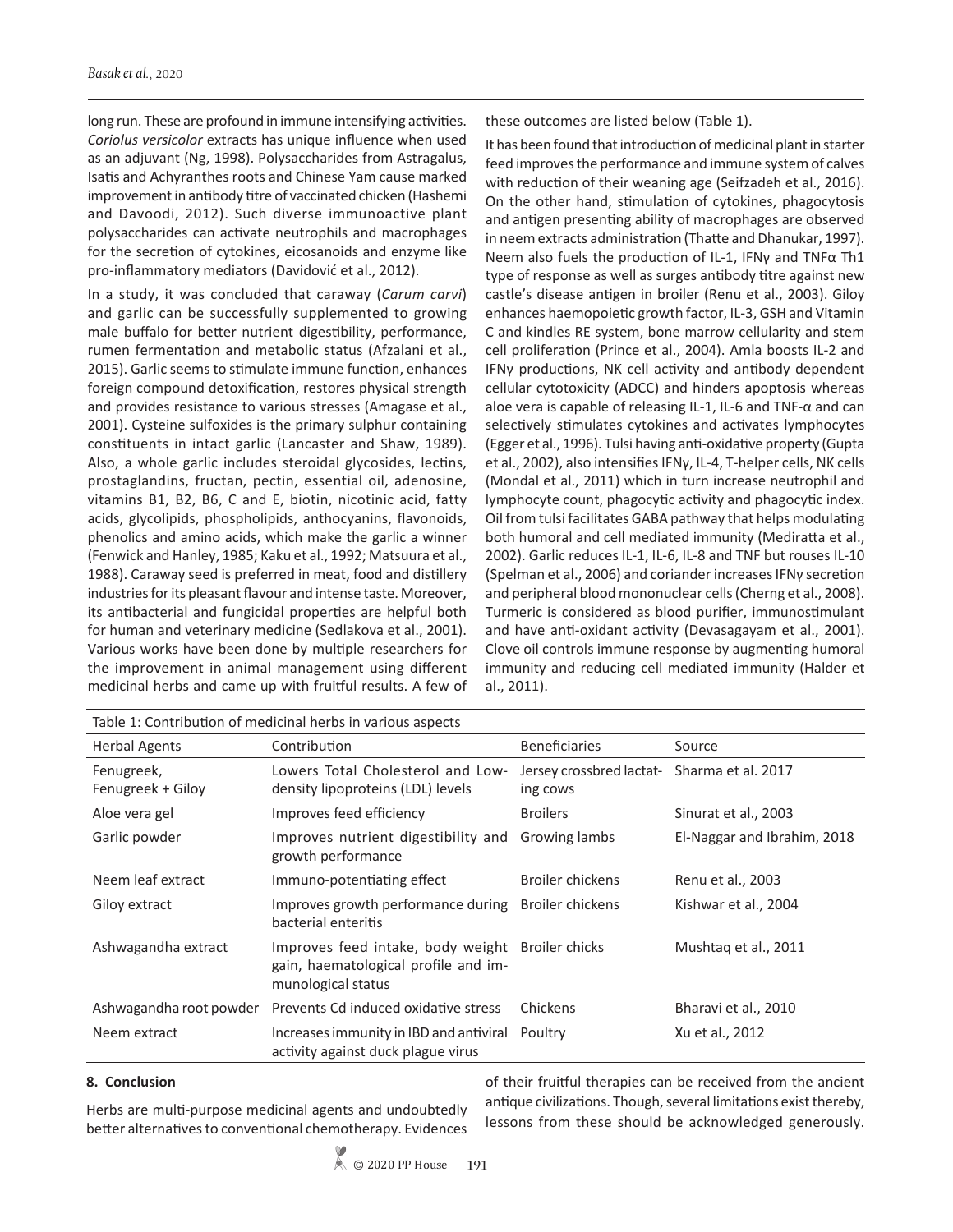Otherwise, the growth curve may indulge a decline. To support their therapeutic uses, more clinical trials can be conducted. Individual herb needs to emphasize more for effective results. And relevantly, implementation of multiple approaches with 'integrated knowledge-technology' becomes necessary for clinical successes.

# **9. References**

- Aboul-Fotouh, G.E., Allam, S.M., Shehata, E.I., El-Azeem Abd, S.N., 2000. Effect of some medicinal plants as feed additives on milk production and composition of lactating buffaloes. Egyptian Journal of Nutrition and Feeds 3(1), 31−41.
- Acavomic, T., Brooker, J.D., 2005. Biochemistry of plant secondary metabolites and their effects in animals. Proceedings of the Nutrition Society 64, 403–412.
- Afzalani, Zein, M., Jamarun, N., Musnandar, E., 2015. Effect of increasing doses of essential oil extracted from Berastagi orange (*Citrus sinensis* L.) peels on performance, rumen fermentation and blood metabolites in fattening Bali cattle. Pakistan Journal of Nutrition 14(8), 480–486.
- Alzoreky, N.S., Nakahara, K., 2003. Antibacterial activity of extracts from some edible plants commonly consumed in Asia. International Journal of Food Microbiology 80, 223–230.
- Amagase, H., Petesch, B.L., Matsuura, H., Kasuga, S., Itakura, Y., 2001. Intake of garlic and its bioactive components. Journal of Nutrition 131, 955S–962S.
- Ando, S., Nishida, T., Ishida, M., Kochi, Y., Kami, A., Se, S., 2001. Transmission of herb essential oil to milk and change of milk flavor by feeding dried herbs to lactating cows. The Japanese Society for Food Science 48, 142–145.
- Baliga, M.S., Dsouza, J.J., 2011. Amla (*Emblica officinalis* Gaertn), a wonder berry in the treatment and prevention of cancer. European Journal of Cancer Prevention 20, 225–239.
- Beauchemin, K.A., McGinn, S.M., Martinez, T.F., McAllister, T.A., 2007. Use of condensed tannin extract from quebracho trees to reduce methane emissions from cattle. Journal of Animal Science 85, 1990–1996.
- Benchaar, C., Duynisveld, J.L., Charmley, E., 2006. Effects of monensin and increasing dose levels of a mixture of essential oil compounds on intake, digestion and growth performance of beef cattle. Canadian Journal of Animal Science 86, 91–96.
- Benchaar, C., McAllister, T.A., Chouinard, P.Y., 2008. Digestion, ruminal fermentation, ciliate protozoal populations, and milk production from dairy cows fed cinnamaldehyde, quebracho condensed tannin or yucca schidigera saponin extracts. Journal of Dairy Science 91, 4765–4777.
- Benko, R., Matuz, M., Viola, R., Doro, P., Hajdú, E., Soos, G., 2008. Quantitative disparities in outpatient antibiotic exposure in a Hungarian county. Journal of Antimicrobial Chemotherapy 62(6), 1448–1450.
- Bharavi, K., Reddy, A.G., Rao, G.S., Reddy, A.R., Rao, S.V., 2010. Reversal of cadmium-induced oxidative stress in chicken

by herbal adaptogens *Withania somnifera* and *Ocimum sanctum*. International Journal of Toxicology 17, 59–63.

- Boehm, K., Bussing, A., Ostermann, T., 2012. Aromatherapy as an adjuvant treatment in cancer care: A descriptive systemic review. African Journal of Traditional, Complementary and Alternative Medicines 9, 503–518.
- Busquet, M., Calsamiglia, S., Ferret, A., Kamel, C., 2006. Plant extracts affect in vitro rumen microbial fermentation. Journal of Dairy Science 89, 761–771.
- Chakraborty, S., Pal, S.K., 2012. Plants for cattle health: A review of ethno- veterinary herbs in veterinary health care. Annals of Ayurvedic Medicine 1(4), 144–152.
- Cherng, J.M., Chiang, W., Chiang, L.C., 2008. Immunomodulatory activities of common vegetables and spices of Umbelliferae andits related coumarins and flavonoids. Food Chemistry 106, 944–950.
- Cowan, M.M., 1999. Plant products as antimicrobial agents. Clinical Microbiology Reviews 12, 564–582.
- Cross, D.E., Mcdevitt, R.M., Hillman, K., Acamovic, T., 2007. The effect of herbs and their associated essential oils on performance, dietary digestibility and gut microflora in chickens from 7 to 28 days of age. British Poultry Science 48, 496–506.
- Dandotiya, H., Singh, G., Kashaw, S.K., 2013. The galactagogues use by Indian tribal communities to overcome poor lactation. International Journal of Biotechnology and Bioengineering Research 4(3), 2231–1238.
- Davidovic, V., Joksimović Todorović, M., Stojanovic, B., Relic, R., 2012. Plant Usage in Protecting the Farm Animal Health. Journal Biotechnology in Animal Husbandry 28(1), 87–98.
- Devasagayam, T.P.A., Kamat, J.P., Sreejayan, N., 2001. Antioxidant action of Curcumin. In: Micronutrients and Health: Molecular Biological Mechanisms, Nesaretnam K and L. Packer (Eds.) AOCS Press, USA, 42–59.
- Dhama, K., Ruchi, T., Barathidasan, R., Singh, S.D., 2012. Novel immunomodulatory and therapeutic approaches for combating viral diseases of poultry: The perspectives. Proceedings of the  $21<sup>st</sup>$  National conference of Indian Virological Society, November 8-10, 2012, Indian Veterinary Research Institute, Uttarakhand, India, 146–155.
- Dibner, J.J., Richards, J.D., 2005. Antibiotic growth promoters in agriculture. History and mode of action. Poultry Science 84, 634–643.
- Egger, S.F., Brown, G.S., Kelsey, L.S., Yates, K.M., Rosenberg, L.J., Talmadge, J.E., 1996. Studies on optimal dose and administration schedule of a hematopoietic stimulatory beta-(1,4)-linked mannan. International Journal of Immunopharmacology 18, 113–126.
- El-Naggar, S., Ibrahim, E.M., 2018. Impact of incorporating garlic or cumin powder in lambs ration on nutrients digestibility, blood constituents and growth performance. Egyptian Journal of Nutrition and Feeds 21(2), 355-364.
- Fenwick, G.R., Hanley, A.B., 1985. The genus Allium. Part 2. Critical Reviews in Food Science and Nutrition 22, 273–377.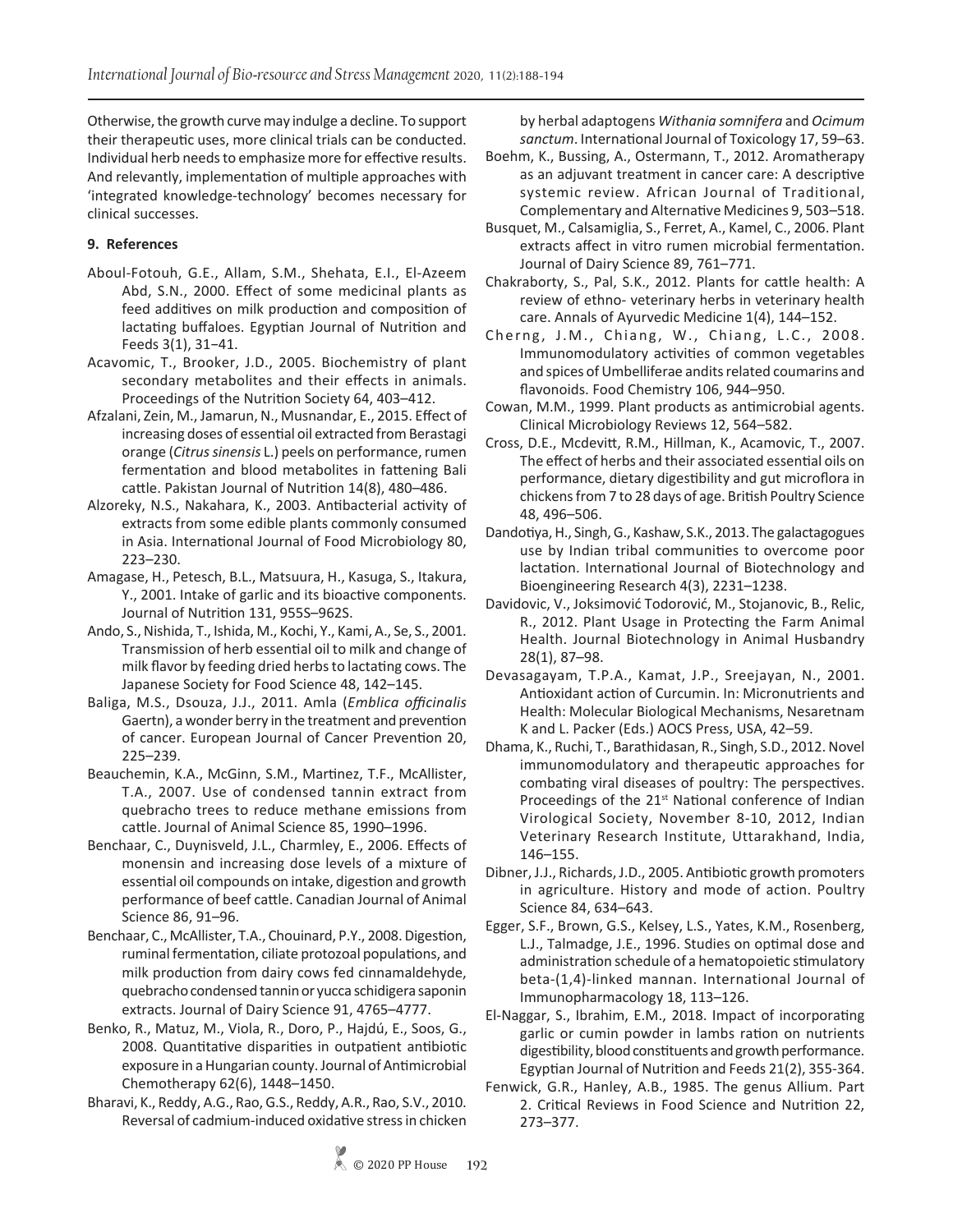Ganju, L., Karan, D., Chanda, S., Srivastava, K.K., Sawhney, R.C., Selvamurthy, W., 2003. Immunomodulatory effects of agents of plant origin. Biomedicine & Pharmacotherapy 57, 296–300.

Gupta, S.K., Prakash, J., Srivastava, S., 2002. Validation of claim of tulsi, *Ocimum sanctum* Linn. as a medicinal plant. Indian Journal of Experimental Biology 40, 765–773.

Halder, S., Mehta, A.K., Mediratta, P.K., Sharma, K.K., 2011. Essential oil of clove (*Eugenia caryophyllata*) augments the humoral immune response but decreases cell mediated immunity. Phytotherapy Research 25, 1254–1256.

Hashemi, S.R., Davoodi, H., 2012. Herbal plants as new immune-stimulator in poultry industry: A review. Asian Journal of Animal and Veterinary Advances 7, 105–116.

Hristov, A., McAllister, T., Van Herk, F., Cheng, K., Newbold, C., Cheeke, P., 1999. Effect of Yucca schidigera on ruminal fermentation and nutrient digestion in heifers. Journal of Animal Science 77, 2554–2563.

Jain, S., Shrivastava, S., Nayak, S., Sumbhate, S., 2007. Recent trends in *Curcuma longa* Linn. Pharmacognosy Reviews 1, 119–128.

Jin, L.Z., Ho, Y.W., Abdullah, N., Jalaludin, S., 1997. Probiotics in poultry: modes of action. World's Poultry Science Journal 53, 351–368.

Kaku, H., Goldstein, I.J., Van Damme, E.J.M., Peumans, W., 1992. New mannose-specific lectins from garlic (*Allium sativum*) and ramsons (*Allium ursinum*) bulbs. Carbohydrate Research 229, 347–353.

Kamiyama, H., Takano, S., Ishikawa, E., Tsuboi, K., Matsumura, A., 2005. Anti-angiogenic and immunomodulatory effect of the herbal medicine Juzen-taiho-to on malignant glioma. Biological and Pharmaceutical Bulletin 28, 2111–2116.

Kamra, D.N., 2005. Rumen microbial ecosystem. Current Science 89, 124–135.

Kishwar, S., Chaudhry, T.M., Shahid, M., Asma, A., 2004. Role of Bio-Mix in the growth performance during bacterial enteritis in broiler chickens. Pakistan Journal of Biological Sciences 7, 201–202.

Lancaster, J.E., Shaw, M.L., 1989. c-Glutamyl peptides in the biosynthesis of S-alk(en)yl-l-cysteine sulfoxides (flavor precursors) in Allium. Phytochemistry 28, 455–460.

Lans, C., Turner, N., Khan, T., Brauer, G., Boepple, W., 2007. Ethnoveterinary medicines used for ruminants in British Columbia, Canada. Journal of Ethnobiology and Ethnomedicine 3, 11.

Lila, Z.A., Mohammed, N., Kanda, S., Kamada, T., Itabashi, H., 2003. Effect of sarsaponin on ruminal fermentation with particular reference to methane production in vitro. Journal of Dairy Science 86, 3330–3336.

Lu, Y., Fan, J., Zhao, Y., Chen, S., Zheng, X., Yin, Y., Fu, C., 2007. Immunomodulatory activity of aqueous extract of *Actinidia macrosperma*. Asia Pacific Journal of Clinical Nutrition 16, 261–265.

Mahima, Rahal, A., Deb, R., Latheef, S.K., Samad, H.A., Tiwari, R., Verma, A.K., Kumar, A., Dhama, K., 2012.

Immunomodulatory and therapeutic potentials of herbal, traditional/indigenous and ethnoveterinary medicines. Pakistan Journal of Biological Sciences 15(16), 754–774.

Manzanilla, E.G., Baucells, F., Kamel, C., Morales, J., Perez, J.F., Gasa, J., 2001. Effects of Plant Extracts on the Performance and Lower Gut Microflora of Early Weaned Piglets. Journal of Animal Science 1, 473. (Abstract).

Mathew, T., Mathew, Z., Dhama, K., 2010. Plants and herbs for the treatment of cancer in human and animals. Proceedings of the National Seminar on Advances in Animal Cancer Research in India: Diagnosis, Treatment and Clinical Management; June 15-16, 2010, Indian Veterinary Research Institute, Izatnagar (U.P.), India Souvenir, 85–86.

Matsuura, H., Ushiroguchi, T., Itakura, Y., Hayashi, H., Fuwa, T., 1988. A furostanol glycoside from garlic bulbs of *Allium sativum* L. Chemical and Pharmaceutical Bulletin 36, 3659–3663.

Mediratta, P.K., Sharma, K.K., Singh, S., 2002. Evaluation of immunomodulatory potential of *Ocimum sanctum* seed oil and its possible mechanism of action. Journal of Ethnopharmacology 80, 15–20.

Mirzaei-Aghsaghali, A., 2012. Importance of medical herbs in animal feeding: A review. Annals of Biological Research 3(2), 918–923.

Mishra, L.C., 2000. Scientific Basis for the Therapeutic Use of *Withania somnifera* (Ashwagandha): A Review. Alternative Medicine Review 5(4), 334–346.

Mondal, S., Varma, S., Bamola, V.D., Naik, S.K., Mirdha, B.R., Padhi, M.M., Mehta, N., Mahapatra, S.C., 2011. Double-blinded randomized controlled trial for immunomodulatory effects of Tulsi (*Ocimum sanctum* Linn.) leaf extract on healthy volunteers. Journal of Ethnopharmacology 136, 452–456.

Mujtaba, T., Dou, Q.P., 2012. Black tea polyphenols inhibit tumor proteasome activity. In vivo. 26, 197–202.

Mukherjee, D., Khatua, T.N., Venkatesh, P., Saha, B.P., Mukherjee, P.K., 2010. Immunomodulatory potential of rhizome and seed extracts of *Nelumbo nucifera* Gaertn. Journal of Ethnopharmacology 128, 490–494.

Mushtaq, M., Durrani, F.R., Imtiaz, N., Sadique, U., Hafeez, A., Akhtar, S., Ahmad, S., 2011. Effect of Administration of Withania somnifera on some hematological and immunological profile of broiler chicks. Pakistan Veterinary Journal 32(1), 70–72.

Mwale, M., Bhebhe, E., Chimonyo, M., Halimani, T.E., 2005. The International Journal of Applied Research in Veterinary Medicine 3(2), 163–170.

Ng, T.B., 1998. A review of research on the protein-bound polysaccharide (polysaccharopeptide PSP) from the mushroom *Coriolus versicolor* (Basidiomycetes: Polyporaceae). General Pharmacology 30, 1–4.

Pattanayak, S., Mandal, T.K., Bandyopadhyay, S.K., 2016. Validation and therapeutic use of succulent plant parts - opening of a new horizon of alternative medicine. Exploratory Animal And Medical Research 6(1), 8–14.